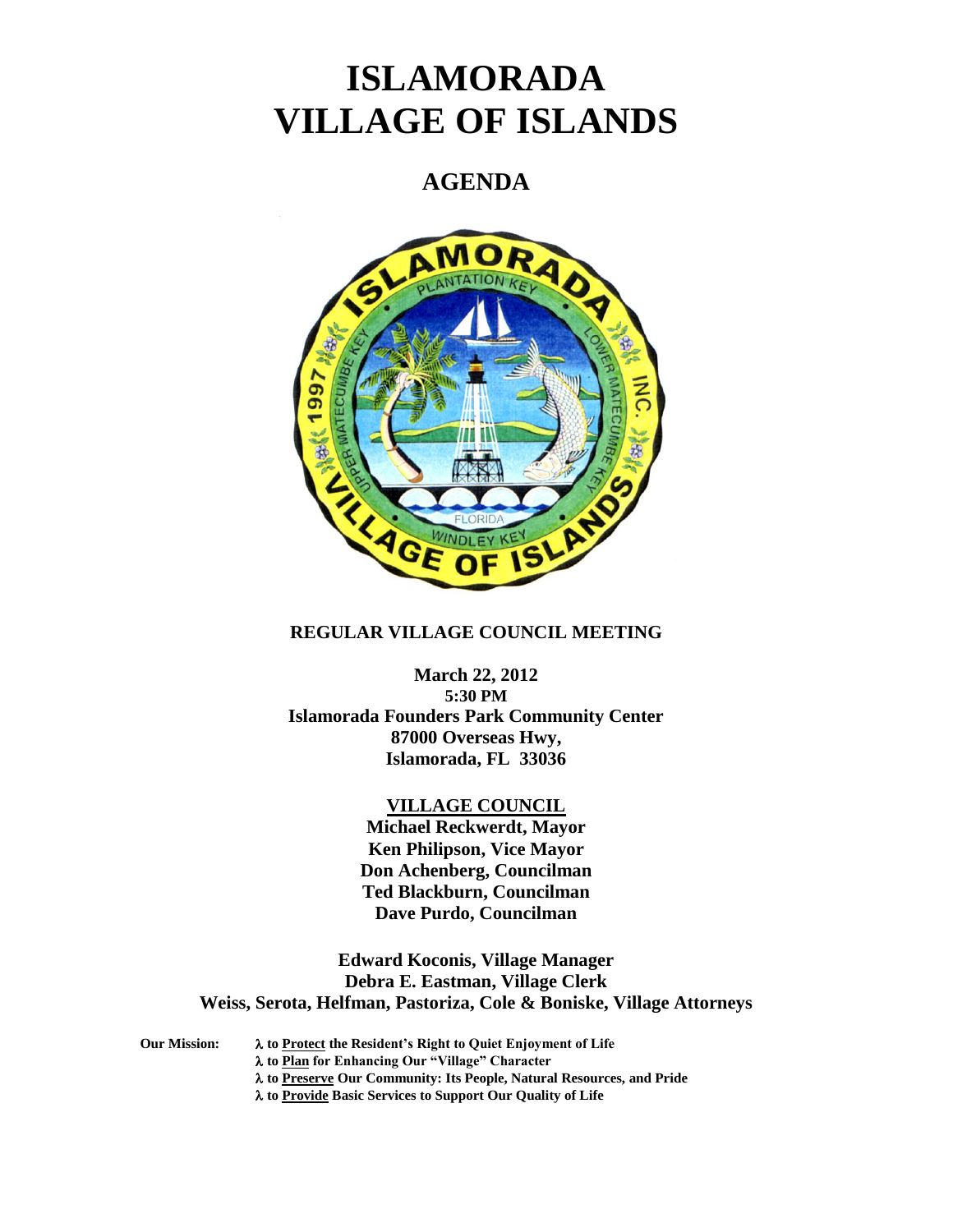

## **ISLAMORADA, VILLAGE OF ISLANDS REGULAR VILLAGE COUNCIL MEETING**

## **Founders Park Community Center 87000 Overseas Hwy Islamorada, FL 33036 March 22, 2012 5:30 PM**

- **I. CALL TO ORDER\ROLL CALL**
- **II. PLEDGE OF ALLEGIANCE**
- **III. PRESENTATIONS**
- **IV. PUBLIC COMMENT**
- **V. AGENDA: Request for Deletion / Emergency Additions**

### **VI. CITIZENS' ADVISORY COMMITTEE UPDATES**

- **A.** Landscape Advisory Committee Chairperson Phyllis Mitchell
- **B.** Local Planning Agency Chairperson Chris Morton
- **C.** Near Shore Water Support Citizens' Advisory Committee Chairperson Bob Mitchell

### **VII. WASTEWATER MATTERS**

- **A.** Wastewater Update
- **B.** Update on Effluent Salinity Level

## **VIII. QUASI-JUDICIAL**

## **IX. CONSENT AGENDA**

(All items on the Consent Agenda are considered routine by the Village Council and will be approved by one motion. There will be no separate discussion of these items unless a Councilmember so requests, in which event, the item will be moved to the Main Agenda.)

**A.** Minutes: **TAB 1** March 6, 2012 Special Call Council Meeting March 8, 2012 Regular Village Council Meeting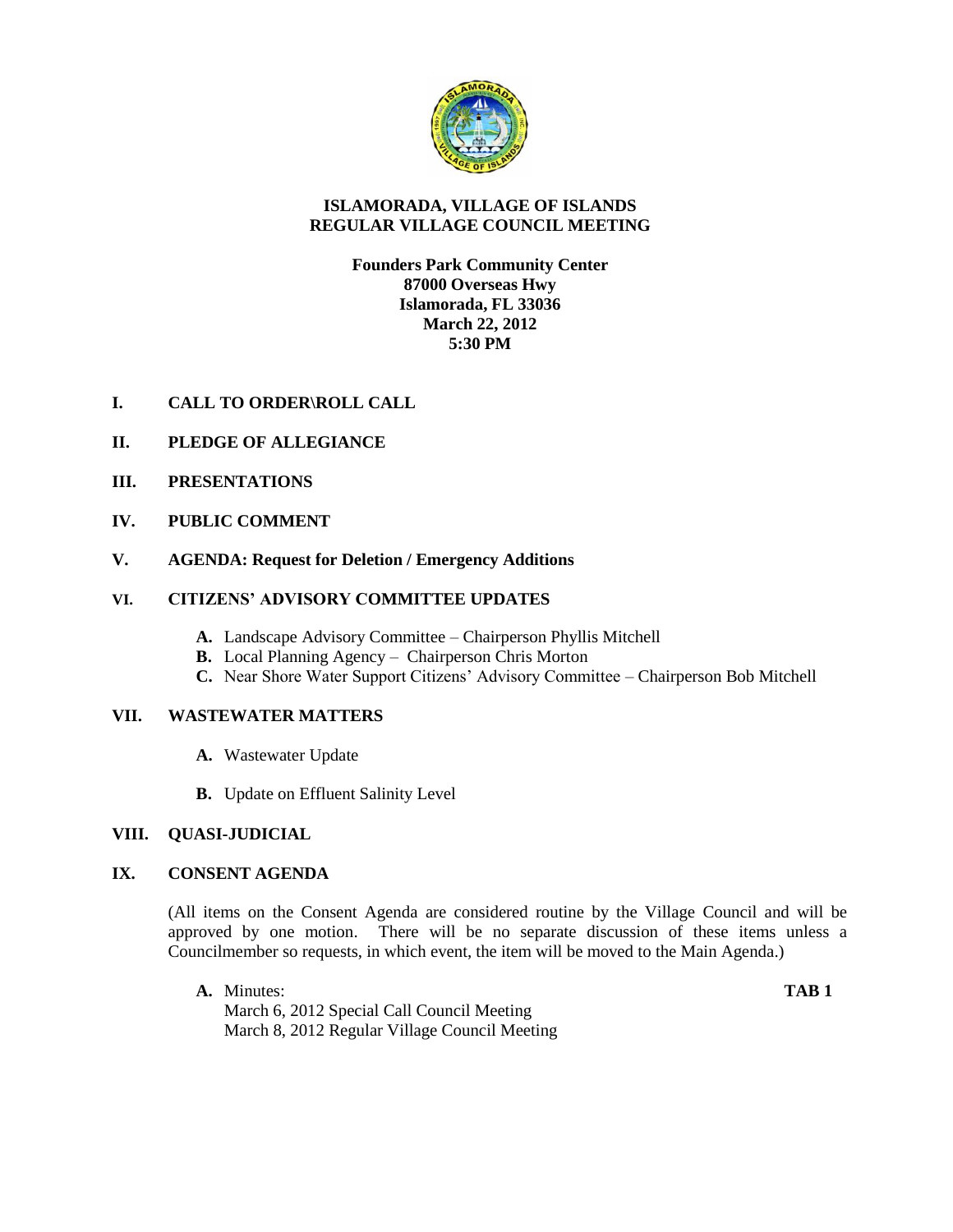#### **X. ORDINANCES**

**A.** Second Reading – Amendment to Section 30-32 "Specific Definitions" **TAB 2** of the Village Code to Provide Definitions to Proposed Permitted Uses and Section 30-702 "Recreation (R) Zoning District" of the Village Code to Modify the Permitted Uses

**AN ORDINANCE OF ISLAMORADA, VILLAGE OF ISLANDS, FLORIDA, AMENDING CHAPTER 30 "LAND DEVELOPMENT REGULATIONS," ARTICLE II "RULES OF CONSTRUCTION AND DEFINITIONS," SECTION 30-32 "SPECIFIC DEFINITIONS" AND ARTICLE V "SCHEDULE OF DISTRICT, USE AND DEVELOPMENT STANDARDS," DIVISION 2 "ZONING DISTRICTS," SECTION 30-702 "RECREATION (R) ZONING DISTRICT" OF THE VILLAGE CODE OF ORDINANCES; PROVIDING FOR THE REPEAL OF ALL CODE PROVISIONS AND ORDINANCES INCONSISTENT WITH THIS ORDINANCE; PROVIDING FOR SEVERABILITY; PROVIDING FOR INCLUSION IN THE CODE; PROVIDING FOR THE TRANSMITTAL OF THIS ORDINANCE TO THE STATE DEPARTMENT OF ECONOMIC OPPORTUNITY; AND PROVIDING FOR AN EFFECTIVE DATE UPON APPROVAL OF THIS ORDINANCE BY THE STATE DEPARTMENT OF ECONOMIC OPPORTUNITY**

#### **XI. RESOLUTIONS**

**A.** Resolution – Approval of the Residential Building Permit Allocation **TAB 3** System Ranking and Awards Quarter 1 of 2012

**A RESOLUTION OF THE VILLAGE COUNCIL OF ISLAMORADA, VILLAGE OF ISLANDS, FLORIDA, APPROVING THE RESIDENTIAL BUILDING PERMIT ALLOCATION RANKINGS AND AWARDING RESIDENTIAL BUILDING PERMIT ALLOCATIONS FOR QUARTER 1 OF 2012 OF THE BUILDING PERMIT ALLOCATION SYSTEM; AND PROVIDING FOR AN EFFECTIVE DATE**

**B.** Resolution of the Village Council Considering the Proposed Lease Agreement **TAB 4** with the Islamorada Chamber of Commerce Inc.

**A RESOLUTION OF THE VILLAGE COUNCIL OF ISLAMORADA, VILLAGE OF ISLANDS, FLORIDA CONSIDERING THE LEASE AGREEMENT BETWEEN ISLAMORADA CHAMBER OF COMMERCE, INC. AND ISLAMORADA, VILLAGE OF ISLANDS, FOR THE LEASE, DEVELOPMENT, RENOVATION, CONSTRUCTION, MAINTENANCE AND OPERATION OF NEW ISLAMORADA CHAMBER OF COMMERCE AND VISITOR CENTER FACILITIES WITHIN FOUNDERS PARK; AUTHORIZING VILLAGE OFFICIALS TO IMPLEMENT THE TERMS AND CONDITIONS OF THE LEASE AGREEMENT; AUTHORIZING THE VILLAGE MANAGER TO EXPEND BUDGETED FUNDS; AUTHORIZING THE VILLAGE MAYOR TO EXECUTE THE LEASE AGREEMENT; AND PROVIDING FOR AN EFFECTIVE DATE**